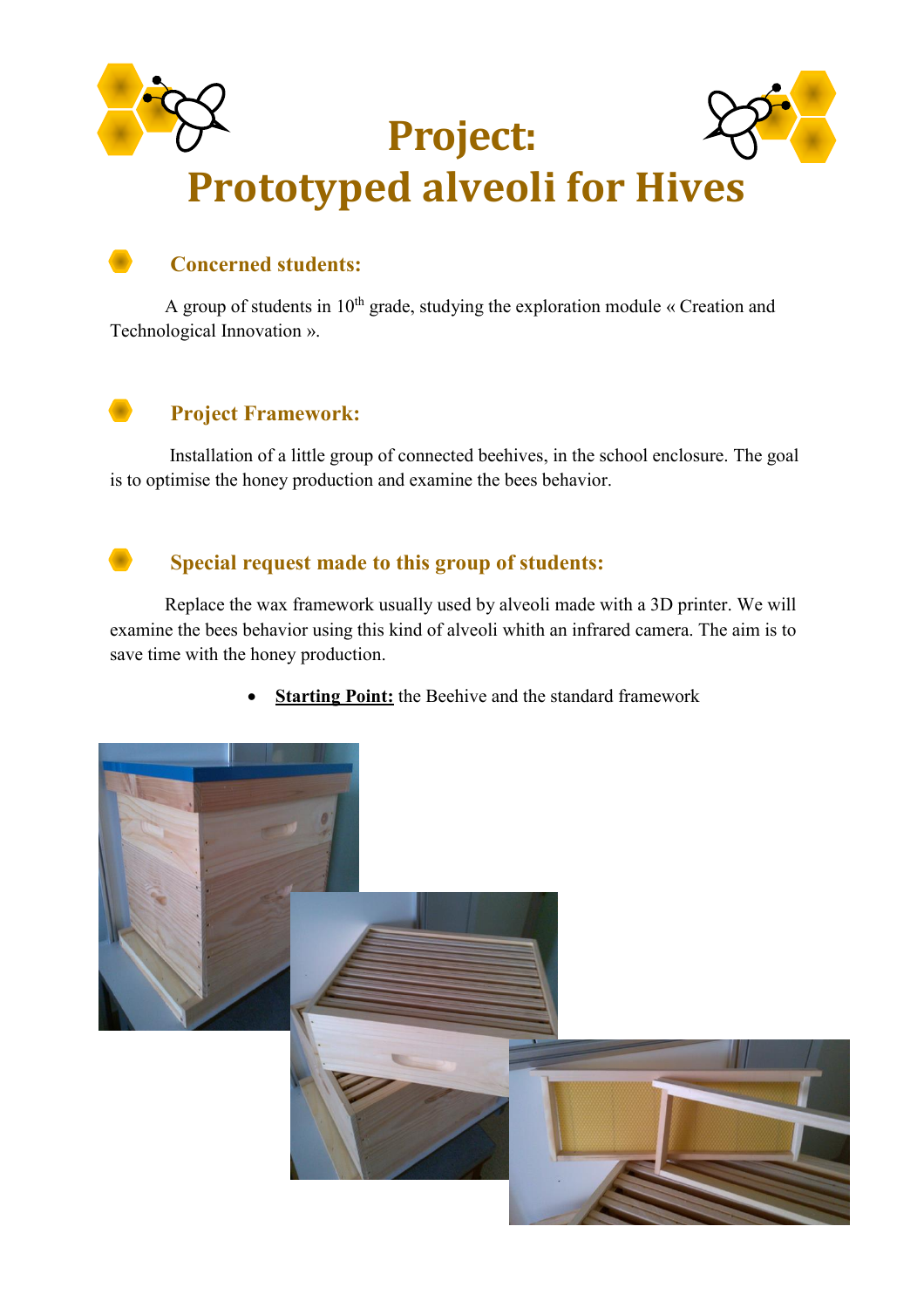Goal: Substitution of the wax by 3D printer made alveoli at différente stages in order to watch the bees response.



**Subcontracting:** Examine the bees feedback

A group of sensors and an infrared camera will be installed by students of Terminale Science and Technology of Industry and Sustainable Development (STI2D) in order to observe the bees' reaction to these new alveoli.



## **Activities in progress:**

Analyze and draw lozenges and cells at different stages on an area of 200 \* 200 mm in different materials

> analysis: Mathematics on the geometrical shapes of the alveoli  $\bullet$